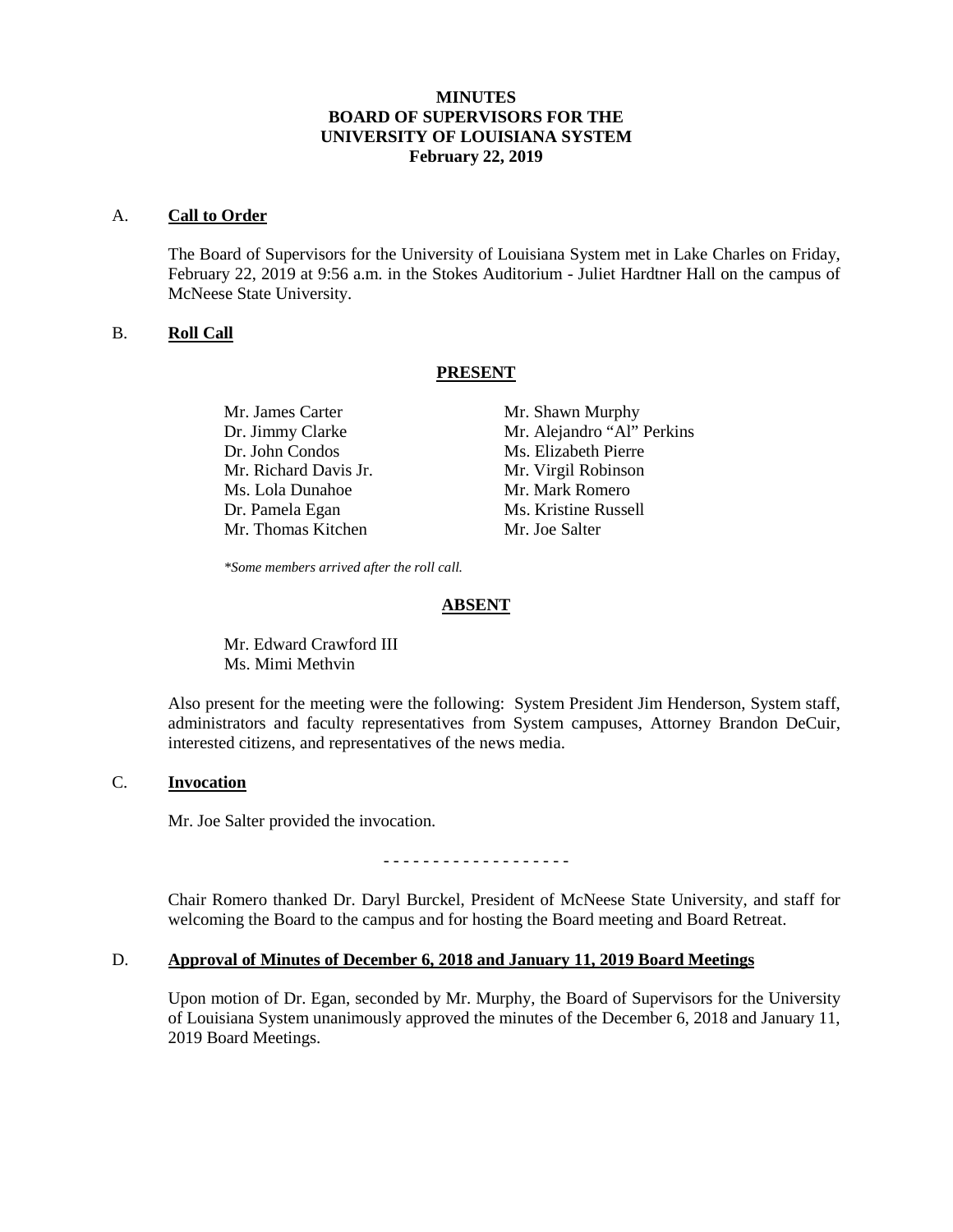# E. **Administration of Oath to Reappointed Board Members**

Mr. Brandon DeCuir, Attorney, administered the Oath of Office to recently reappointed Board members, including Dr. John Condos, Mr. Virgil Robinson, and Mr. Joe Salter. These members' terms will expire 12/31/24.

- - - - - - - - - - - - - - - - - - -

*Upon motion of Mr. Salter, seconded by Mr. Kitchen, the Board unanimously voted to suspend the rules and dispense with Committee deliberations to allow the Board to consider all items on the agenda.*

## F. **Academic and Student Affairs**

Committee Chair Lola Dunahoe asked Dr. Jeannine Kahn, System Provost and Vice President for Academic Affairs, to present Items F.1.-F.14. for the Board's consideration.

After the summary by Dr. Kahn, upon motion of Dr. Egan, seconded by Mr. Murphy, the Board unanimously voted to approve the following items:

F.1. McNeese State University's request for approval to terminate the Post Baccalaureate Certificate in Middle School Education Grades 4-8 (Practitioner Teacher Certification).

*NOW, THEREFORE, BE IT RESOLVED, that the Board of Supervisors for the University of Louisiana System hereby approves McNeese State University's request for approval to terminate the Post Baccalaureate Certificate in Middle School Education Grades 4-8 (Practitioner Teacher Certification).*

F.2. McNeese State University's request for approval to terminate the Post Baccalaureate Certificate in Secondary Education Grades 6-12 (Practitioner Teacher Certification).

*NOW, THEREFORE, BE IT RESOLVED, that the Board of Supervisors for the University of Louisiana System hereby approves McNeese State University's request for approval to terminate the Post Baccalaureate Certificate in Secondary Education Grades 6-12 (Practitioner Teacher Certification).*

F.3. McNeese State University's request for approval to terminate the Graduate Certificate in Business Administration.

*NOW, THEREFORE, BE IT RESOLVED, that the Board of Supervisors for the University of Louisiana System hereby approves McNeese State University's request for approval to terminate the Graduate Certificate in Business Administration.* 

F.4. Northwestern State University's request for approval of a Post Baccalaureate Certificate in Computed Tomography.

*NOW, THEREFORE, BE IT RESOLVED, that the Board of Supervisors for the University of Louisiana System hereby approves Northwestern State University's request for approval of a Post Baccalaureate Certificate in Computed Tomography.*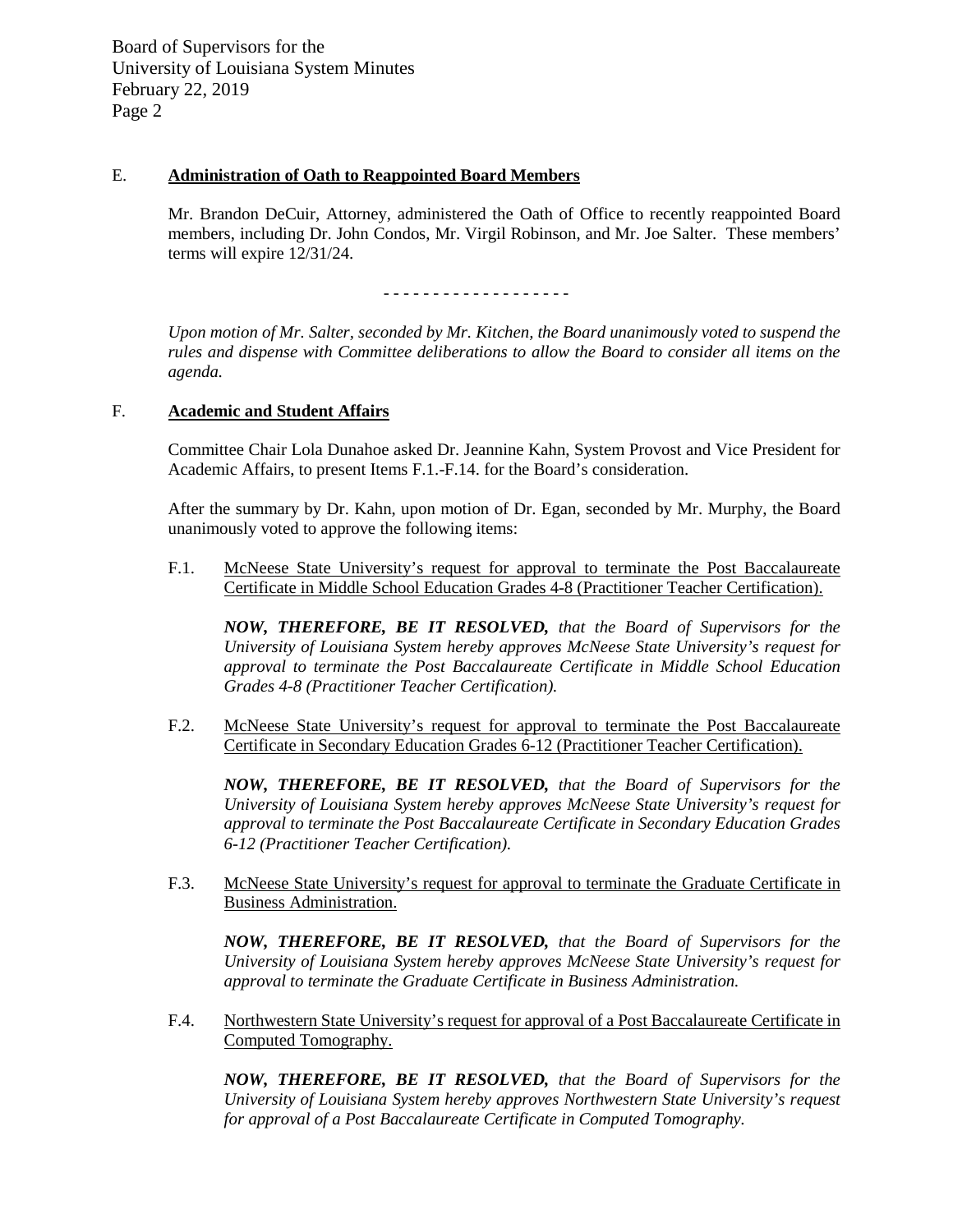> F.5. Northwestern State University's request for approval of a Master of Science in Computer Information Systems.

*NOW, THEREFORE, BE IT RESOLVED, that the Board of Supervisors for the University of Louisiana System hereby approves Northwestern State University's request for approval of a Master of Science in Computer Information Systems.*

F.6. Southeastern Louisiana University's request for approval to restructure the Bachelor of Arts in Spanish to a Bachelor of Arts in World Languages.

*NOW, THEREFORE, BE IT RESOLVED, that the Board of Supervisors for the University of Louisiana System hereby approves Southeastern Louisiana University's request for approval to restructure the Bachelor of Arts in Spanish to a Bachelor of Arts in World Languages.*

F.7. University of Louisiana at Monroe's request for approval of a Master of Music Education.

*NOW, THEREFORE, BE IT RESOLVED, that the Board of Supervisors for the University of Louisiana System hereby approves University of Louisiana at Monroe's request for approval of a Master of Music Education.*

F.8. University of New Orleans' request for approval to award a Doctorate Honoris Causa to Mr. Raymond J. Brandt.

*NOW, THEREFORE, BE IT RESOLVED, that the Board of Supervisors for the University of Louisiana System hereby approves University of New Orleans' request for approval to award a Doctorate Honoris Causa to Mr. Raymond J. Brandt.*

F.9. University of New Orleans' request for approval of Center Austria – The Austrian Marshall Plan Center for European Studies.

*NOW, THEREFORE, BE IT RESOLVED, that the Board of Supervisors for the University of Louisiana System hereby approves University of New Orleans' request for approval of Center Austria – The Austrian Marshall Plan Center for European Studies.*

F.10. University of New Orleans' request for approval of a Student Transfer Agreement with Delgado Community College.

*NOW, THEREFORE, BE IT RESOLVED, that the Board of Supervisors for the University of Louisiana System hereby approves University of New Orleans' request for approval of a Student Transfer Agreement with Delgado Community College.*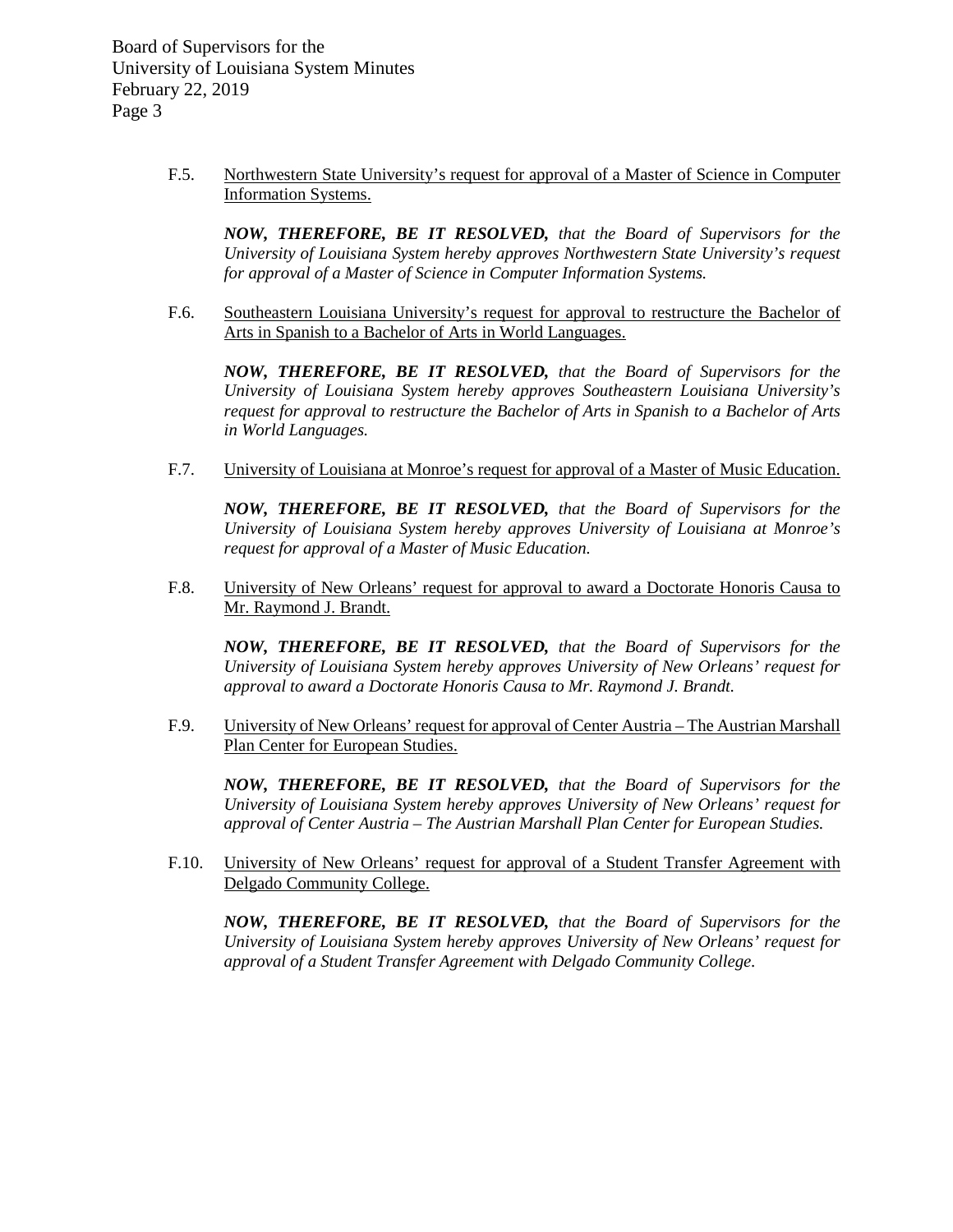> F.11. University of New Orleans' request for approval of an International Friendship and Academic Exchange Agreement with The IUT of Saint Nazaire and the IUT of Nantes, part of the University of Nantes, France.

*NOW, THEREFORE, BE IT RESOLVED, that the Board of Supervisors for the University of Louisiana System hereby approves University of New Orleans' request for approval of an International Friendship and Academic Exchange Agreement with The IUT of Saint Nazaire and the IUT of Nantes, part of the University of Nantes, France.*

F.12. University of New Orleans' request for approval of a Memorandum of Understanding with Nicholls State University.

*NOW, THEREFORE, BE IT RESOLVED, that the Board of Supervisors for the University of Louisiana System hereby approves University of New Orleans' request for approval of a Memorandum of Understanding with Nicholls State University.* 

F.13. University of New Orleans' request for approval of a Memorandum of Understanding with Université de Nantes.

*NOW, THEREFORE, BE IT RESOLVED, that the Board of Supervisors for the University of Louisiana System hereby approves University of New Orleans' request for approval of a Memorandum of Understanding with Université de Nantes.* 

F.14. University of New Orleans' request for approval of a Memorandum of Understanding with Chengdu Neusoft University, Chengdu, Sichuan, China.

*NOW, THEREFORE, BE IT RESOLVED, that the Board of Supervisors for the University of Louisiana System hereby approves University of New Orleans' request for approval of a Memorandum of Understanding with Chengdu Neusoft University, Chengdu, Sichuan, China.*

# G. **Athletic**

Committee Chair Murphy asked Mr. Bruce Janet, System Director of Internal and External Audits, to present the items included on the agenda.

Upon motion of Ms. Pierre, seconded by Mr. Salter, the Board unanimously voted to approve Items G.1.-G.16.:

G.1. Louisiana Tech University's request for approval of a contract with Mr. Thomas Lane Burroughs, Head Men's Baseball Coach, effective May 26, 2018.

*NOW, THEREFORE, BE IT RESOLVED, that the Board of Supervisors for the University of Louisiana System hereby approves Louisiana Tech University's request for approval of a contract with Mr. Thomas Lane Burroughs, Head Men's Baseball Coach, effective May 26, 2018.*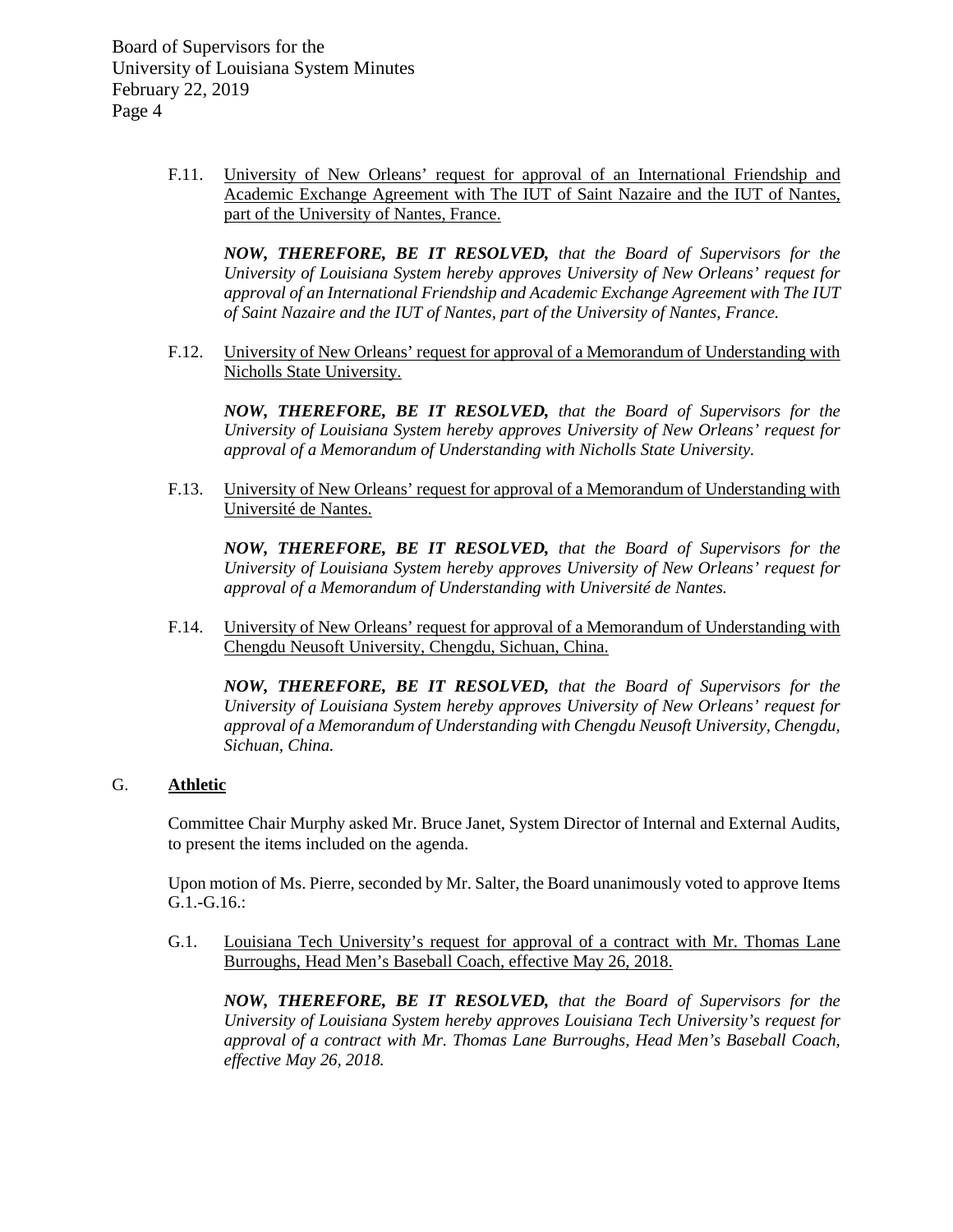> G.2. McNeese State University's request for approval of its revised Athletic Home Game Complimentary Ticket Policy.

*NOW, THEREFORE, BE IT RESOLVED, that the Board of Supervisors for the University of Louisiana System hereby approves McNeese State University's request for approval of its revised Athletic Home Game Complimentary Ticket Policy.*

G.3. McNeese State University's request for approval of a contract with Mr. Michael E. Fluty, Head Men's and Women's Golf Coach, effective January 16, 2019.

*NOW, THEREFORE, BE IT RESOLVED, that the Board of Supervisors for the University of Louisiana System hereby approves McNeese State University's request for approval of a contract with Mr. Michael E. Fluty, Head Men's and Women's Golf Coach, effective January 16, 2019.*

G.4. McNeese State University's request for approval of a contract with Mr. Sterlin Gilbert, Head Men's Football Coach, effective December 6, 2018.

*NOW, THEREFORE, BE IT RESOLVED, that the Board of Supervisors for the University of Louisiana System hereby approves McNeese State University's request for approval of a contract with Mr. Sterlin Gilbert, Head Men's Football Coach, effective December 6, 2018.*

G.5. Southeastern Louisiana University's request for approval of a contract with Mr. Christopher McBride, Head Women's Soccer Coach, effective March 1, 2019.

*NOW, THEREFORE, BE IT RESOLVED, that the Board of Supervisors for the University of Louisiana System hereby approves Southeastern Louisiana University's request for approval of a contract with Mr. Christopher McBride, Head Women's Soccer Coach, effective March 1, 2019.*

G.6. Southeastern Louisiana University's request for approval of a contract with Mr. Lance Guidry, Football Defensive Coordinator, effective January 10, 2019.

*NOW, THEREFORE, BE IT RESOLVED, that the Board of Supervisors for the University of Louisiana System hereby approves Southeastern Louisiana University's request for approval of a contract with Mr. Lance Guidry, Football Defensive Coordinator, effective January 10, 2019.*

G.7. Southeastern Louisiana University's request for approval of a contract with Mr. Jeremy White, Head Women's Volleyball Coach, effective January 1, 2019.

*NOW, THEREFORE, BE IT RESOLVED, that the Board of Supervisors for the University of Louisiana System hereby approves Southeastern Louisiana University's request for approval of a contract with Mr. Jeremy White, Head Women's Volleyball Coach, effective January 1, 2019.*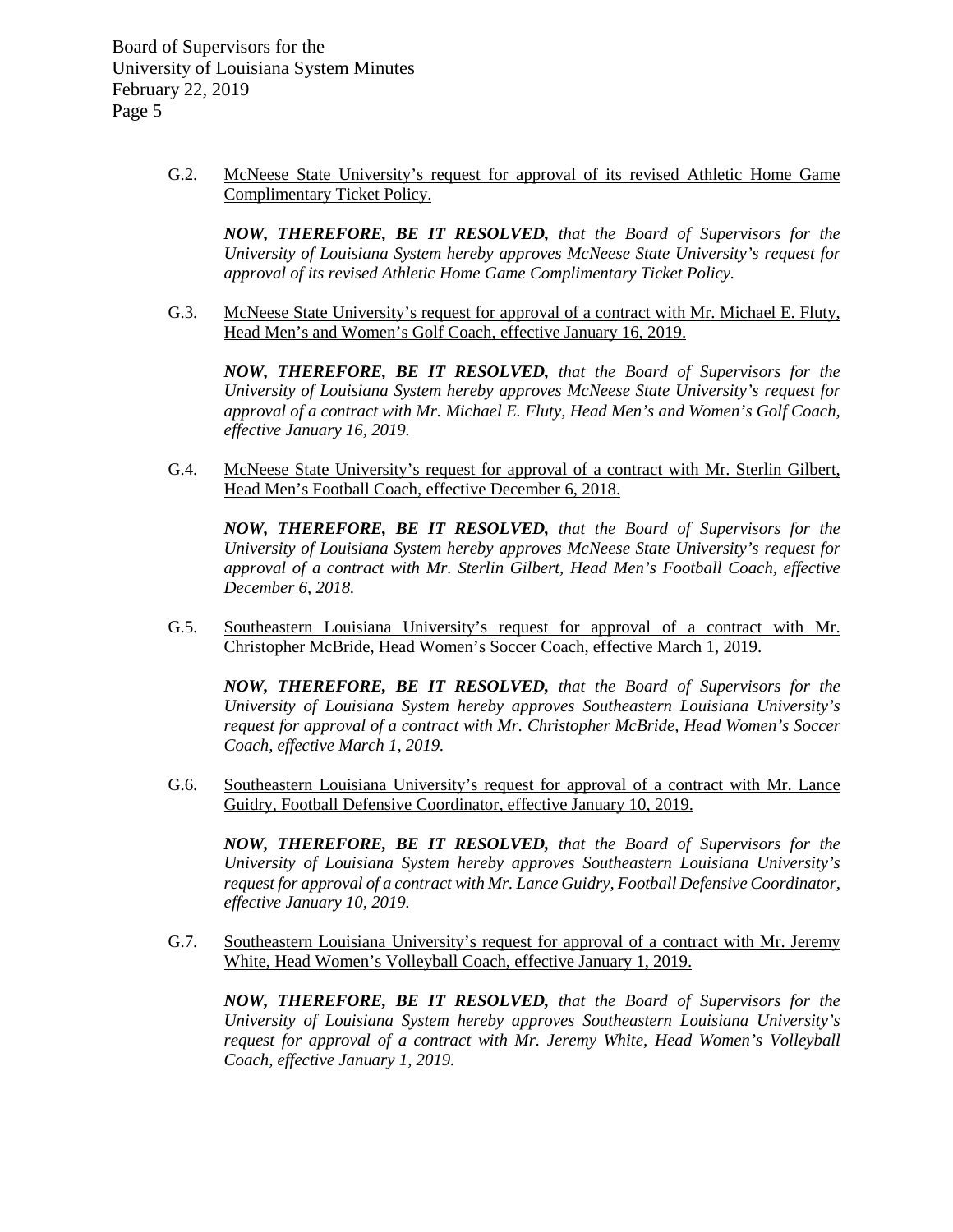> G.8. University of Louisiana at Lafayette's request for approval of a contract with Mr. Lance Key, Head Soccer Coach, effective January 1, 2019.

*NOW, THEREFORE, BE IT RESOLVED, that the Board of Supervisors for the University of Louisiana System hereby approves University of Louisiana at Lafayette's request for approval of a contract with Mr. Lance Key, Head Soccer Coach, effective January 1, 2019.*

G.9. University of Louisiana at Lafayette's request for approval of a contractual amendment with Mr. Michael Desormeaux, Assistant Football Coach, effective January 1, 2019.

*NOW, THEREFORE, BE IT RESOLVED, that the Board of Supervisors for the University of Louisiana System hereby approves University of Louisiana at Lafayette's request for approval of a contractual amendment with Mr. Michael Desormeaux, Assistant Football Coach, effective January 1, 2019.*

G.10. University of Louisiana at Lafayette's request for approval of a contractual amendment with Mr. David Looney, Jr., Assistant Football Coach, effective January 1, 2019.

*NOW, THEREFORE, BE IT RESOLVED, that the Board of Supervisors for the University of Louisiana System hereby approves University of Louisiana at Lafayette's request for approval of a contractual amendment with Mr. David Looney, Jr., Assistant Football Coach, effective January 1, 2019.*

G.11. University of Louisiana at Lafayette's request for approval of a contractual amendment with Mr. Patrick Toney, Assistant Football Coach, effective January 1, 2019.

*NOW, THEREFORE, BE IT RESOLVED, that the Board of Supervisors for the University of Louisiana System hereby approves University of Louisiana at Lafayette's request for approval of a contractual amendment with Mr. Patrick Toney, Assistant Football Coach, effective January 1, 2019.*

G.12. University of Louisiana at Lafayette's request for approval of a contractual amendment with Mr. Troy Wingerter, Director of Football Operations, effective January 1, 2019.

*NOW, THEREFORE, BE IT RESOLVED, that the Board of Supervisors for the University of Louisiana System hereby approves University of Louisiana at Lafayette's request for approval of a contractual amendment with Mr. Troy Wingerter, Director of Football Operations, effective January 1, 2019.*

G.13. University of Louisiana at Monroe's request for approval of a contract with Mr. Mike Collins, Defensive Coordinator/Assistant Head Football Coach, effective January 1, 2019.

*NOW, THEREFORE, BE IT RESOLVED, that the Board of Supervisors for the University of Louisiana System hereby approves University of Louisiana at Monroe's request for approval of a contract with Mr. Mike Collins, Defensive Coordinator/Assistant Head Football Coach, effective January 1, 2019.*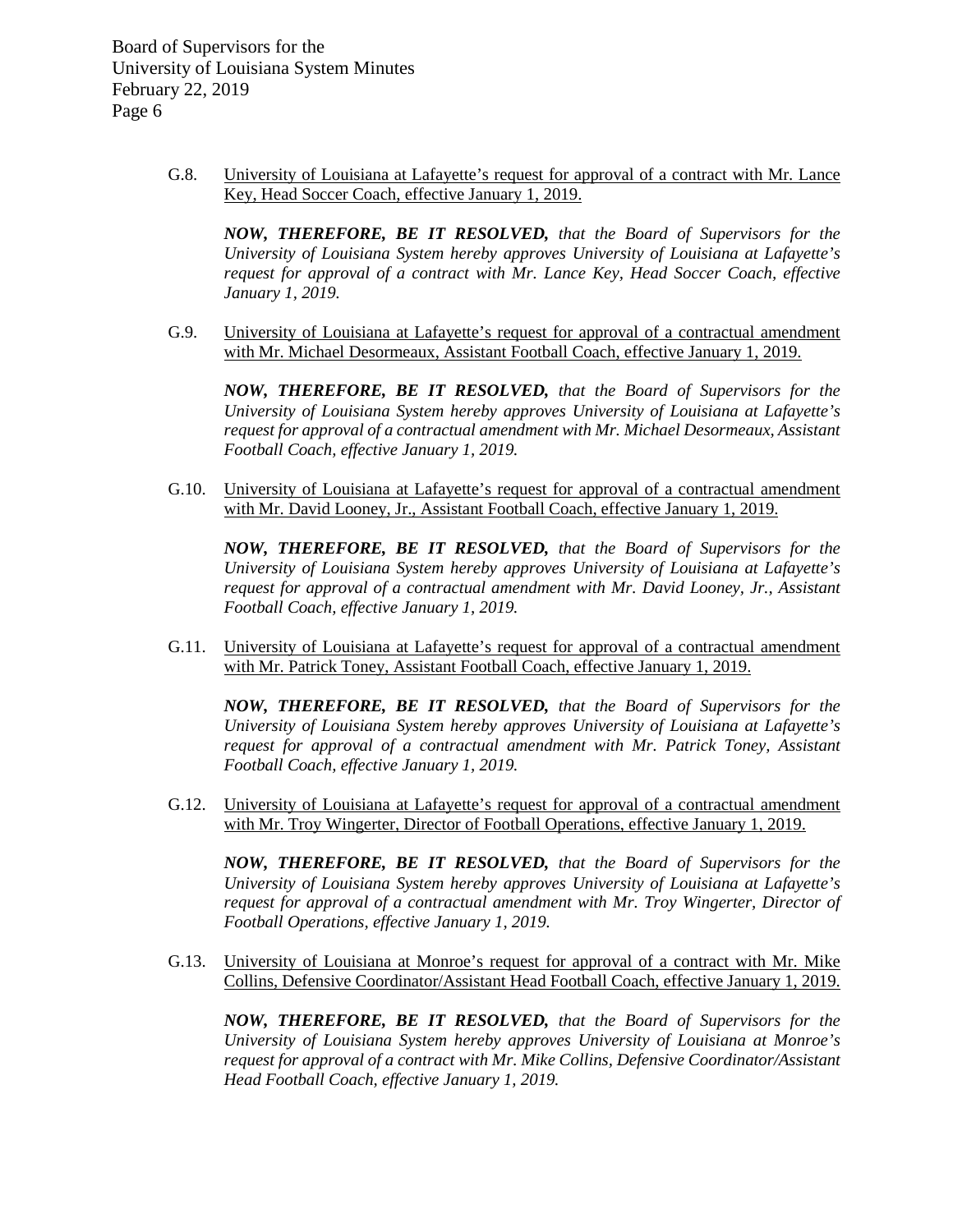> G.14. University of Louisiana at Monroe's request for approval of a contract with Mr. Matt Kubik, Offensive Coordinator/Assistant Head Football Coach, effective January 1, 2019.

*NOW, THEREFORE, BE IT RESOLVED, that the Board of Supervisors for the University of Louisiana System hereby approves University of Louisiana at Monroe's request for approval of a contract with Mr. Matt Kubik, Offensive Coordinator/Assistant Head Football Coach, effective January 1, 2019.*

G.15. University of Louisiana at Monroe's request for approval of a contract with Mr. Keith Richard, Head Men's Basketball Coach effective May 1, 2019.

*NOW, THEREFORE, BE IT RESOLVED, that the Board of Supervisors for the University of Louisiana System hereby approves University of Louisiana at Monroe's request for approval of a contract with Mr. Keith Richard, Head Men's Basketball Coach effective May 1, 2019.*

G.16. University of New Orleans' request for approval of its Athletic Home Game Complimentary Ticket Policy.

*NOW, THEREFORE, BE IT RESOLVED, that the Board of Supervisors for the University of Louisiana System hereby approves University of New Orleans' request for approval of its Athletic Home Game Complimentary Ticket Policy.*

#### H. **Facilities Planning**

Committee Chair Perkins asked Mr. Bruce Janet to present the items.

Upon motion of Mr. Davis, seconded by Dr. Condos, the Board unanimously voted to approve the following items:

H.1. McNeese State University's request for approval to name a room in the Health and Human Performance Educational Complex the "Missy Shaddock Basketball Suite and Conference Room."

*NOW, THEREFORE, BE IT RESOLVED, that the Board of Supervisors for the University of Louisiana System hereby approves McNeese State University's request for approval to name a room in the Health and Human Performance Educational Complex the "Missy Shaddock Basketball Suite and Conference Room."*

H.2. Nicholls State University's request for approval to rename the President's Dining Room located in Room 140 of the Lanny D. Ledet Culinary Arts Building the "Chef John Folse Dining Room."

*NOW, THEREFORE, BE IT RESOLVED, that the Board of Supervisors for the University of Louisiana System hereby approves Nicholls State University's request to rename the President's Dining Room located in Room 140 of the Lanny D. Ledet Culinary Arts Building the "Chef John Folse Dining Room."*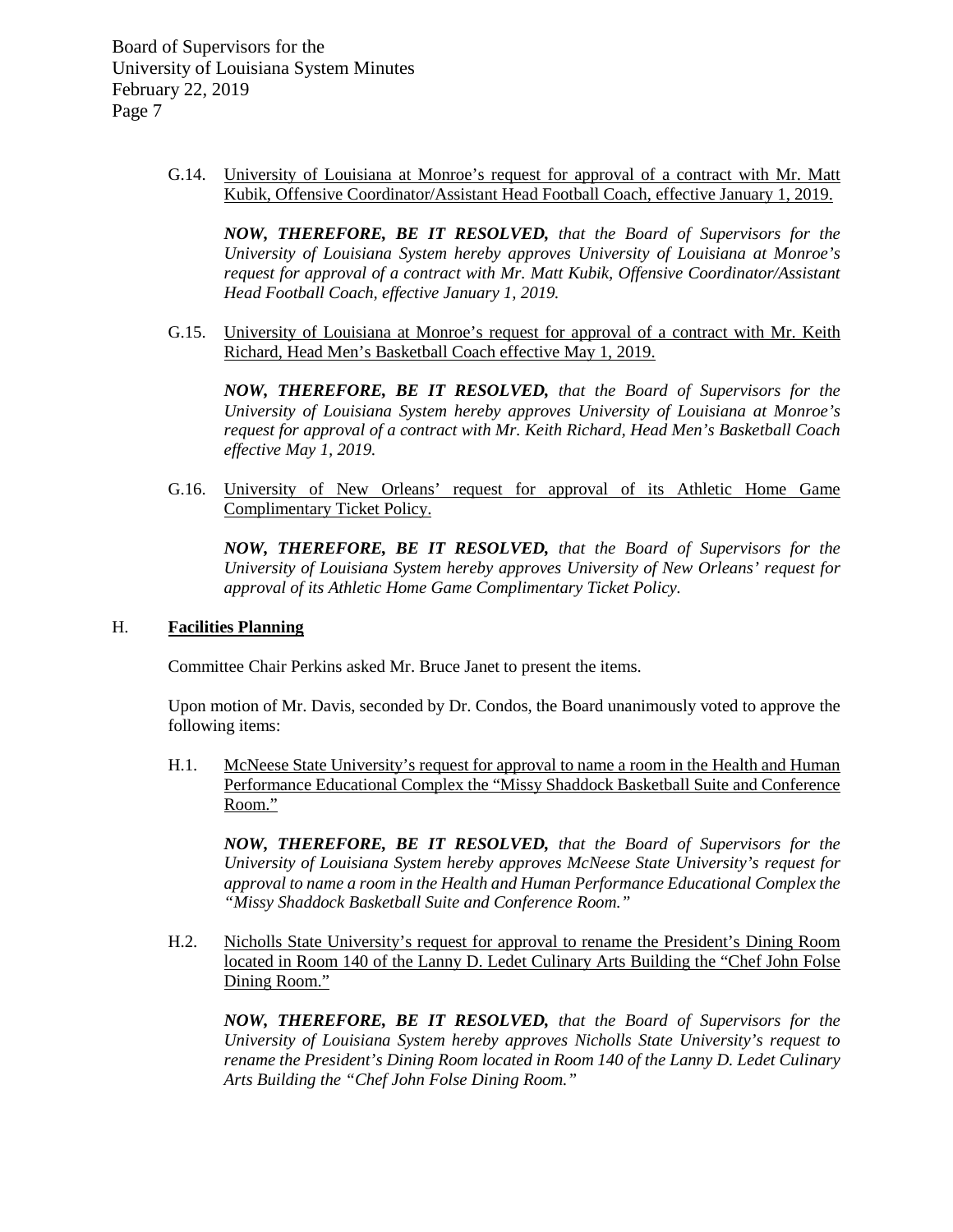> H.3. Nicholls State University's request for approval to rename the Madewood Room to the "Andrea Bollinger Room" and the Magnolia Room to the "Charlotte Bollinger Room" in the Donald G. Bollinger Memorial Student Union.

*NOW, THEREFORE, BE IT RESOLVED, that the Board of Supervisors for the University of Louisiana System hereby approves Nicholls State University's request for approval to* rename the Madewood Room to the "Andrea Bollinger Room" and the Magnolia Room to the "Charlotte Bollinger Room" in the Donald G. Bollinger Memorial Student Union.

H.4. Northwestern State University's request for approval to allow certain properties located in DeSoto Parish totaling 110.17 acres to be nominated to the State Mineral Board for mineral lease.

*NOW, THEREFORE, BE IT RESOLVED, that the Board of Supervisors for the University of Louisiana System hereby approves Northwestern State University's request for approval to allow certain properties located in DeSoto Parish totaling 110.17 acres to be nominated to the State Mineral Board for mineral lease.* 

*BE IT FURTHER RESOLVED, that the President of the University or his or her designee be authorized to execute a lease on the properties located in DeSoto Parish on behalf of Northwestern State University.*

*BE IT FURTHER RESOLVED, that Northwestern State University shall obtain final approvals from UL System staff, legal counsel, and all other appropriate agencies/parties, of processes, documents and administrative requirements.*

*AND FURTHER, that the University will provide the System office with copies of all final executed documents for Board files.*

H.5. Southeastern Louisiana University's request for approval to name several rooms in the Computer Science and Technology Building.

*NOW, THEREFORE, BE IT RESOLVED, that the Board of Supervisors for the University of Louisiana System hereby approves Southeastern Louisiana University's request for approval to name several rooms in the Computer Science and Technology Building.*

H.6. Southeastern Louisiana University's request for approval to name Room 86 in the R. Norval Garrett Building the "Northwestern Mutual Sales Training Room."

*NOW, THEREFORE, BE IT RESOLVED, that the Board of Supervisors for the University of Louisiana System hereby approves Southeastern Louisiana University's request for approval to name Room 86 in the R. Norval Garrett Building the "Northwestern Mutual Sales Training Room."*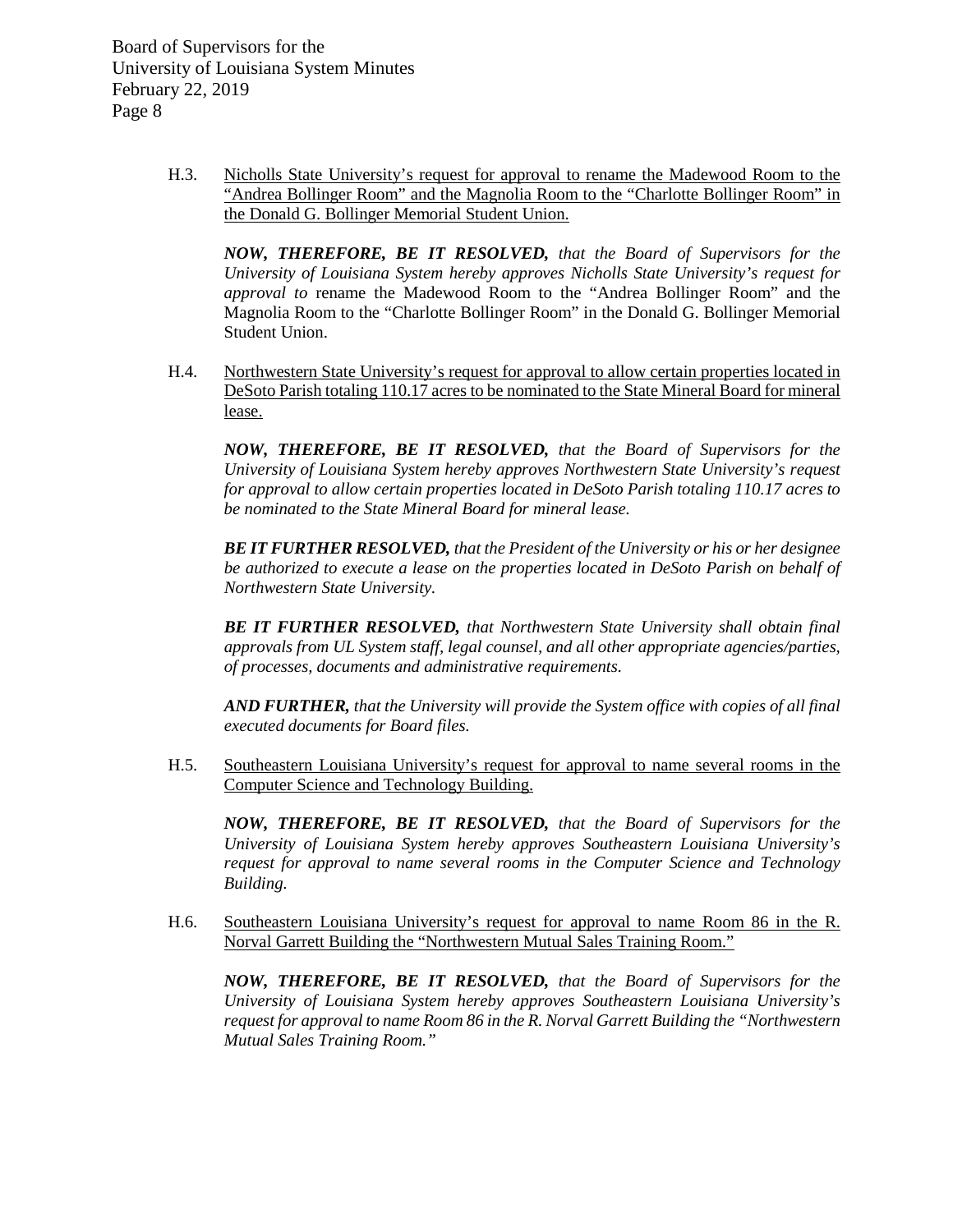> H.7. University of Louisiana at Monroe's request for approval to enter into a Grounds and Facilities Lease Agreement with ULM Facilities, Inc., a 501(c)3 not-for-profit corporation, to construct a new Golf Facility pursuant to the authority vested in La. R.S. 17:3361 and to purchase the improvements back from the ULM Facilities, Inc. in accordance with the law.

*NOW, THEREFORE, BE IT RESOLVED, that the Board of Supervisors for the University of Louisiana System hereby approves Northwestern State University's request for approval to allow certain properties located in DeSoto Parish totaling 110.17 acres to be nominated to the State Mineral Board for mineral lease.* 

*BE IT FURTHER RESOLVED, that University of Louisiana at Monroe shall obtain final review from UL System staff, legal counsel, and shall secure all other appropriate approvals from agencies/parties of processes, documents, and administrative requirements prior to execution of documents.*

*BE IT FURTHER RESOLVED, that the Board of Supervisors for the University of Louisiana System hereby approves University of Louisiana at Monroe's request to negotiate a purchase of the improvements back from the ULM Facilities, Inc.*

*BE IT FURTHER RESOLVED, that the President of University of Louisiana at Monroe is hereby designated and authorized to execute any and all documents associated with said lease and purchase by the University of Louisiana System on behalf of and for the use of University of Louisiana at Monroe.*

*AND FURTHER, that University of Louisiana at Monroe will provide the System office with copies of all final executed documents for Board files.*

H.8. University of Louisiana at Monroe's request for approval to enter into a lease with an option to purchase 2.84 acres of property from the ULM Foundation and acceptance of an irrevocable assignment and act of donation for the Doppler Radar Tower from ULM Facilities, Inc.

*NOW, THEREFORE, BE IT RESOLVED, that the Board of Supervisors for the University of Louisiana System hereby approves University of Louisiana at Monroe's request for approval to enter into a lease with an option to purchase 2.84 acres of property from the ULM Foundation and acceptance of an irrevocable assignment and act of donation for the Doppler Radar Tower from ULM Facilities, Inc.*

*BE IT FURTHER RESOLVED, that University of Louisiana at Monroe shall obtain final review from UL System staff, legal counsel and shall secure all other appropriate approvals from agencies/parties of processes, documents, and administrative requirements.*

*BE IT FURTHER RESOLVED, that the President of University of Louisiana at Monroe and his or her designee is hereby designated and authorized to execute all documents necessary to execute he Lease Agreement; and all documents necessary to execute the irrevocable assignment and act of donation.*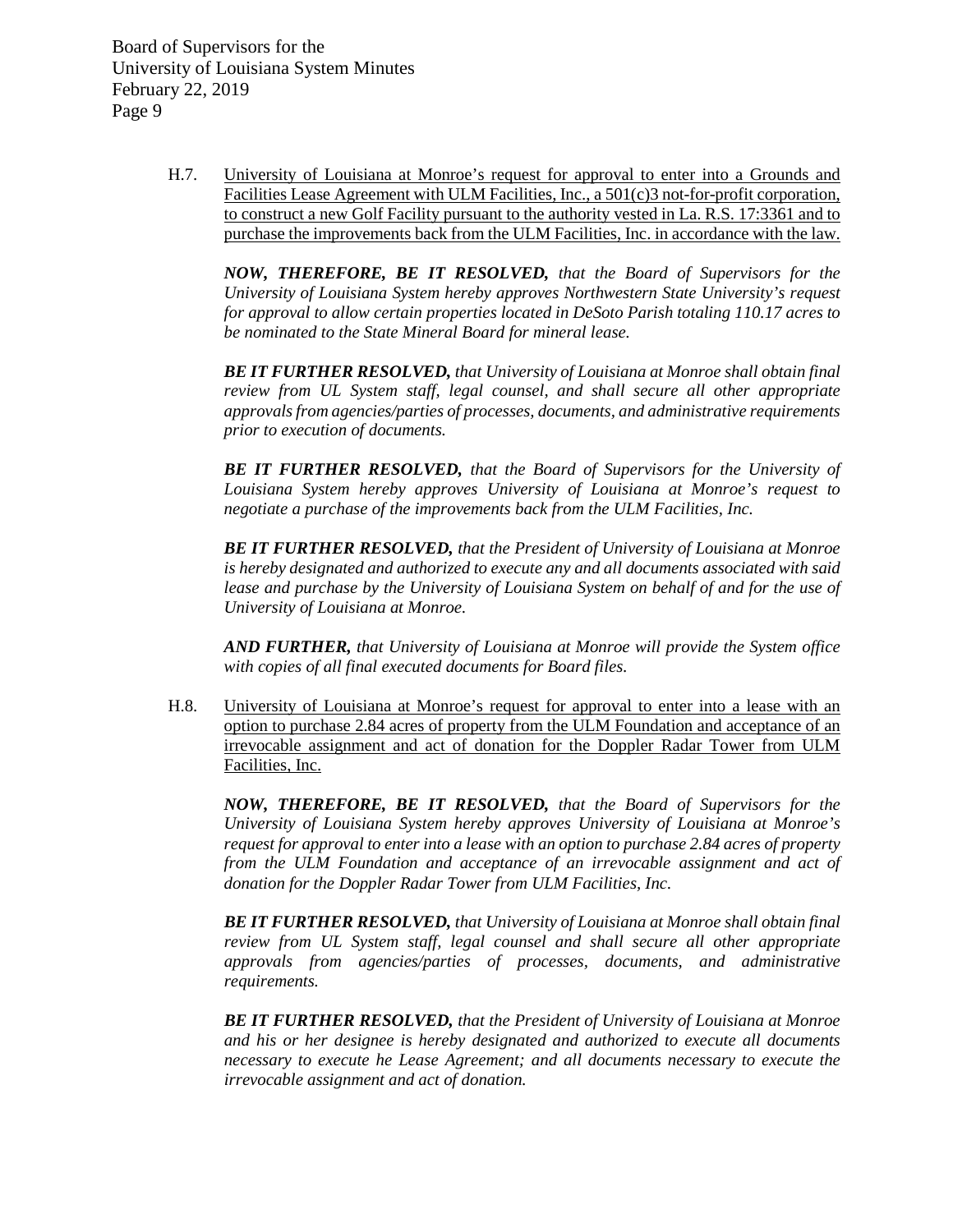> *AND FURTHER, that University of Louisiana at Monroe will provide the System office with copies of all final executed documents for Board files.*

> > - - - - - - - - - - - - - - - - - - -

After Dr. Bruno gave some comments on the request, upon motion of Mr. Murphy, seconded by Ms. Pierre, the Board unanimously approved the following resolution:

H.9. University of Louisiana at Monroe's request for approval of the Board of Supervisors for the University of Louisiana System for the execution of a Ground Lease Agreement between the Board, acting on behalf of the University, and Provident Group – ULM Properties LLC, in connection with the construction of student housing and related facilities on the University's campus.

*NOW, THEREFORE, BE IT RESOLVED, that the Board of Supervisors for the University of Louisiana System hereby approves University of Louisiana at Monroe's request for approval of the form and authorization to execute a Ground Lease Agreement and a Cooperation Agreement, each between the Board, acting on behalf of the University, and Provident Group – ULM Properties LLC in connection with the financing and construction of student housing and related facilities on the University's campus.* 

*BE IT FURTHER RESOLVED, that University of Louisiana at Monroe shall obtain final review from UL System staff, legal counsel to the Board, and shall secure all other appropriate approvals from agencies/parties of processes, documents, and administrative requirements prior to execution of documents.*

*BE IT FURTHER RESOLVED, that the President of University of Louisiana at Monroe and his or her designees are hereby authorized and directed to execute the Ground Lease and the Cooperation Agreement described herein, and any and all documents necessary in connection with the Project described herein.* 

*AND FURTHER, that University of Louisiana at Monroe will provide the System office with copies of all final executed documents for Board files.*

- - - - - - - - - - - - - - - - - - -

Upon motion of Mr. Davis, seconded by Dr. Condos, the Board unanimously voted to approve the following items:

H.10. University of Louisiana at Monroe's request for approval of the Board of Supervisors for the University of Louisiana System for the execution of an amendment to the Ground Lease Agreement between the Board, acting on behalf of the University, and the Harvey W. Peters Research Foundation, in connection with the construction of a medical school on the University's campus for the purpose of adding property to the Ground Lease.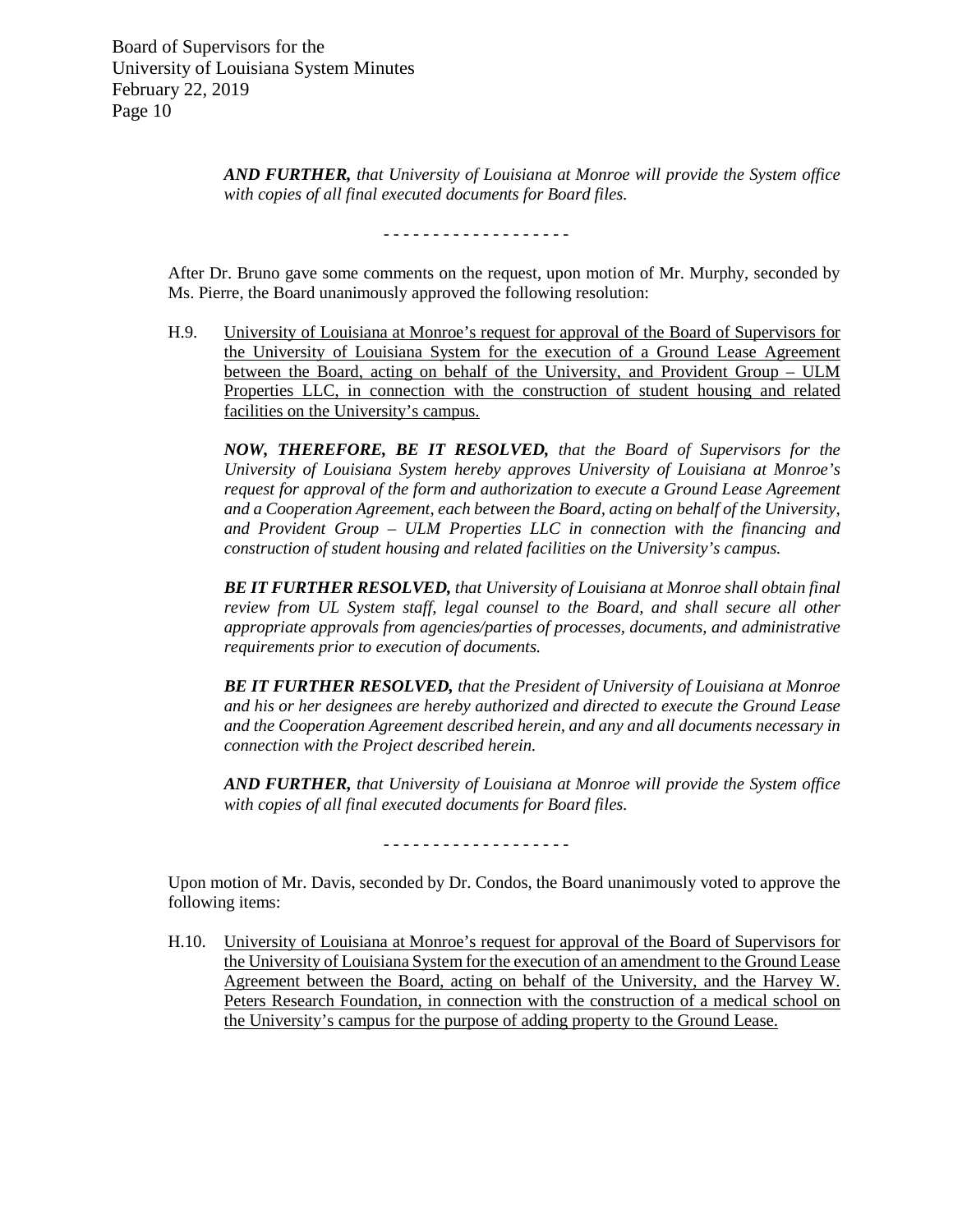> *NOW, THEREFORE, BE IT RESOLVED, that the Board of Supervisors for the University of Louisiana System hereby approves University of Louisiana at Monroe's request for approval of the Board of Supervisors for the University of Louisiana System for the execution of an amendment to the Ground Lease Agreement between the Board, acting on behalf of the University, and the Harvey W. Peters Research Foundation, in connection with the construction of a medical school on the University's campus for the purpose of adding property to the Ground Lease.*

> *BE IT FURTHER RESOLVED, that the Board also hereby authorizes, approves, and consents to each and every sublease and assignment of the Ground Lease as permitted by, and in accordance with the requirements and other provisions of, the Ground Lease.*

> *BE IT FURTHER RESOLVED, that the University shall obtain final review from University of Louisiana System staff and legal counsel to the Board, and shall secure all other appropriate approvals from agencies/parties of processes, documents and administrative requirements prior to execution of documents.*

> *BE IT FURTHER RESOLVED, that the President of the University, and his or her designee, are hereby authorized and directed to execute the Amendment as described herein and any and all documents necessary tin connection with the project described herein.*

> *AND FURTHER, that the University will provide the University of Louisiana System office with copies of all final executed documents for Board files.*

H.11. University of New Orleans' request for approval to name the auditorium in the College of Engineering Building the "Dr. Fritz Dohse Auditorium."

*NOW, THEREFORE, BE IT RESOLVED, that the Board of Supervisors for the University of Louisiana System hereby approves University of New Orleans' request for approval to name the auditorium in the College of Engineering Building the "Dr. Fritz Dohse Auditorium."*

H.12. University of New Orleans' request for approval to enter into a Memorandum of Understanding with Hynes Charter School Corporation and Friends of Hynes, both notfor-profit corporations, to proceed with the development and execution of a future lease agreement pursuant to the authority vested in La. R.S. 17:3361.

*NOW, THEREFORE, BE IT RESOLVED, that the Board of Supervisors for the University of Louisiana System hereby approves University of New Orleans' request for approval to enter into a Memorandum of Understanding with Hynes Charter School Corporation and Friends of Hynes, both not-for-profit corporations, to proceed with the development and execution of a future lease agreement pursuant to the authority vested in La. R.S. 17:3361.*

*BE IT FURTHER RESOLVED, that University of New Orleans shall obtain final review from UL System staff, legal counsel, and shall secure all other appropriate approvals from agencies/parties of processes, documents, and administrative requirements prior to execution of documents.*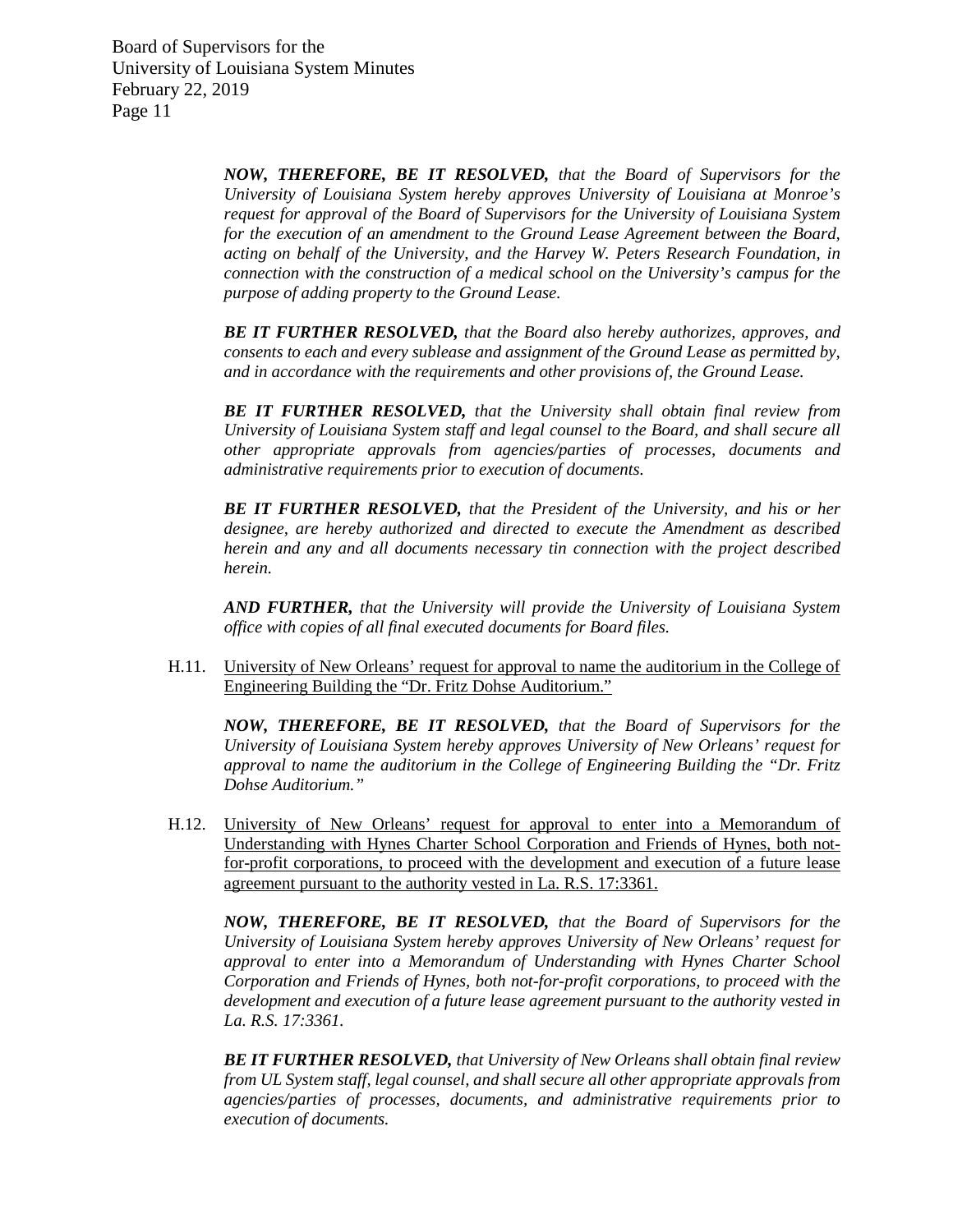> *BE IT FURTHER RESOLVED, that the President of University of New Orleans or his or her designee is hereby designated and authorized to execute any and all documents associated with said lease.*

> *AND FURTHER, that University of New Orleans will provide the System office with copies of all final executed documents for Board files.*

# I. **Finance**

Mr. Kitchen, Chair, asked staff to present the items on the agenda. Dr. Edwin Litolff, Mr. Charles Wendt, and Mr. Bruce Janet introduced the items.

Upon motion of Ms. Dunahoe, seconded by Mr. Murphy, the Board unanimously voted to approve the following item:

I.1. Grambling State University's request for approval of a resolution approving the optional redemption of the outstanding \$4,710,000 Louisiana Public Authority Taxable Revenue Bonds (Black and Gold Facilities Project) Series 2006C.

*NOW, THEREFORE, BE IT RESOLVED, that the Board of Supervisors for the University of Louisiana System hereby approve Grambling State University's request for approval of a resolution approving the option redemption of the outstanding \$4,710,000 Louisiana Public Authority Taxable Revenue Bonds (Black and Gold Facilities Project) Series 2006C.*

Upon motion of Dr. Condos, seconded by Ms. Pierre, the Board unanimously voted to approve the following item:

I.2. Louisiana Tech University's request for approval of Amendment No. 5 to Lease Agreement by and between the Board of Supervisors for the University of Louisiana System on behalf of Louisiana Tech University and Barnes and Noble College Booksellers, LLC.

*NOW, THEREFORE, BE IT RESOLVED, that the Board of Supervisors for the University of Louisiana System hereby approves Louisiana Tech University's request for approval of Amendment No. 5 to Lease Agreement by and between the Board of Supervisors for the University of Louisiana System on behalf of Louisiana Tech University and Barnes and Noble College Booksellers, LLC.*

*BE IT FURTHER RESOLVED, that the President of Louisiana Tech University and his or her designee is hereby designated and authorized to execute all documents necessary to execute the Lease Agreement.* 

Upon motion of Dr. Condos, seconded by Ms. Dunahoe, the Board unanimously voted to approve the following item:

I.3. McNeese State University's request for approval to charge certain contract tuition and fee rates for online RN to BSN program.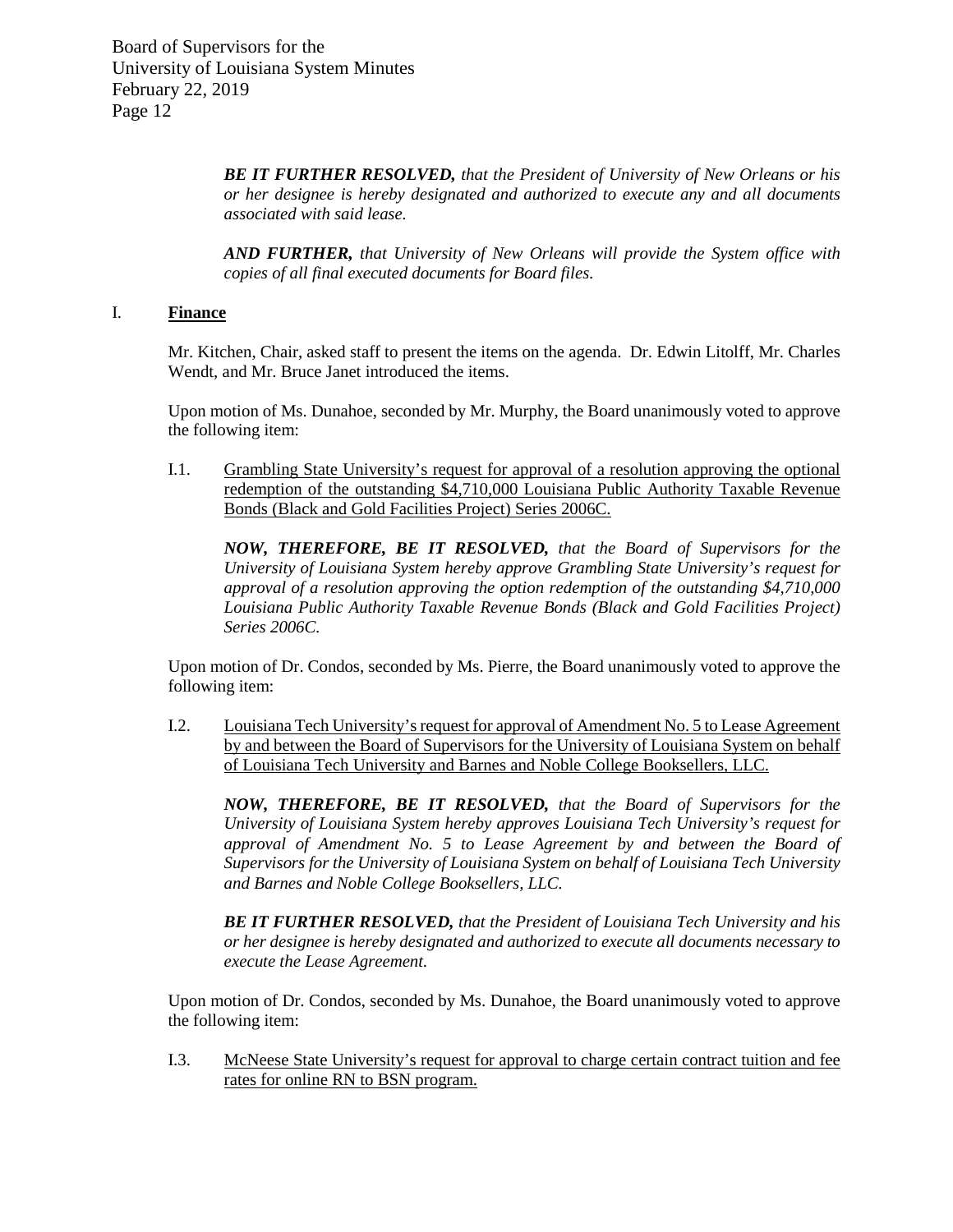*NOW, THEREFORE, BE IT RESOLVED, that the Board of Supervisors for the University of Louisiana System hereby approves McNeese State University's request for approval to charge certain contract tuition and fee rates for online RN to BSN program.* 

Upon motion of Mr. Murphy, seconded by Mr. Davis, the Board unanimously voted to approve the following item:

I.4. McNeese State University's request for approval to conduct a student referendum to approve a self-assessed Spirit Fee.

*NOW, THEREFORE, BE IT RESOLVED, that the Board of Supervisors for the University of Louisiana System hereby approves McNeese State University's request for approval to conduct a student referendum to approve a self-assessed Spirit Fee.*

Upon motion of Mr. Davis, seconded by Mr. Salter, the Board unanimously voted to approve the following item:

I.5. Southeastern Louisiana University's request for approval of a contract price to offer the University's RN to BSN program in a Learn-on-Demand format.

*NOW, THEREFORE, BE IT RESOLVED, that the Board of Supervisors for the University of Louisiana System hereby approves Southeastern Louisiana University's request for approval of a contract price to offer the University's RN to BSN program in a Learn-on-Demand format.*

Upon motion of Mr. Murphy, seconded by Mr. Davis, the Board unanimously voted to approve the following item:

I.6. University of Louisiana at Monroe's request for approval of its Advancement Incentive Compensation Plan.

*NOW, THEREFORE, BE IT RESOLVED, that the Board of Supervisors for the University of Louisiana System hereby approves University of Louisiana at Monroe's request for approval of its Advancement Incentive Compensation Plan.* 

Upon motion of Ms. Pierre, seconded by Dr. Condos, the Board unanimously voted to approve the following item:

I.7. University of Louisiana at Monroe's request for approval of a Service Agreement with Instructional Connections, LLC.

*NOW, THEREFORE, BE IT RESOLVED, that the Board of Supervisors for the University of Louisiana System hereby approves University of Louisiana at Monroe's request for approval of a Service Agreement with Instructional Connections, LLC.*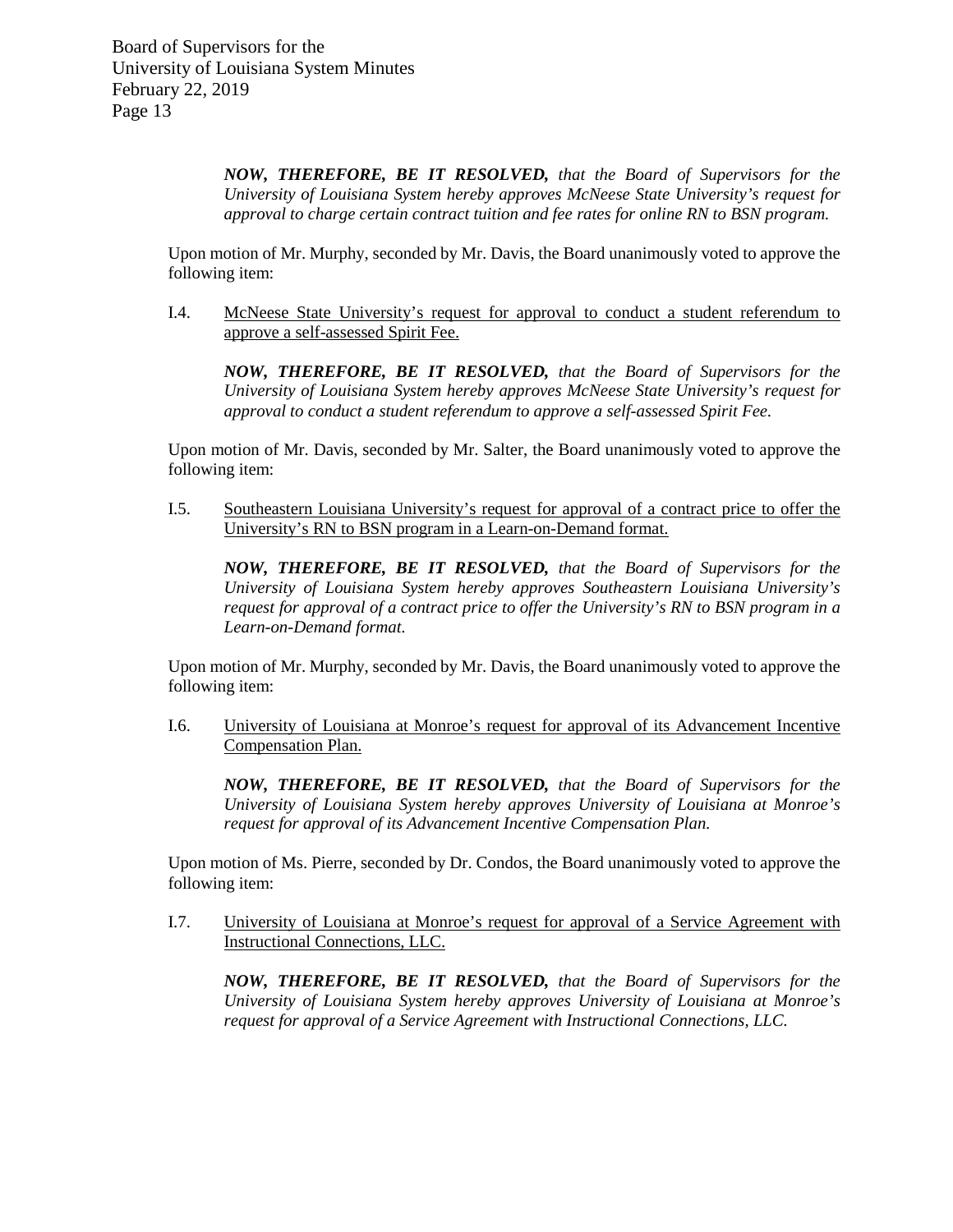> Upon motion of Mr. Murphy, seconded by Ms. Dunahoe, the Board unanimously voted to approve the following item:

> I.8. **University of Louisiana System's** request for approval to establish LEQSF (8g) Endowed Professorships/First Generation Endowed Scholarships/Superior Graduate Scholarships as follows:

## a. **Nicholls State University**

The Michael C. and Christine P. Bourgeois Endowed Superior Graduate Student Scholarship

## b. **University of Louisiana at Lafayette**

Francis Patrick Clark/BORSF Professorships in Computer & Informatics V Francis Patrick Clark/BORSF Professorships in Computer & Informatics VI Francis Patrick Clark/BORSF Professorships in Computer & Informatics VII Leonder & Louizette Labbe – Sy and Laura Arceneaux/BORSF Professorship in Education

Ellen Coussan Coffin/BORSF Endowed Superior Graduate Scholarship in Biology I Ellen Coussan Coffin/BORSF Endowed Superior Graduate Scholarship in Biology II Ellen Coussan Coffin/BORSF Endowed Superior Graduate Scholarship in Biology III Ellen Coussan Coffin/BORSF Endowed Superior Graduate Scholarship in Biology IV Ellen Coussan Coffin/BORSF Endowed Superior Graduate Scholarship in Biology V Construction Specifications Institute (CSI) Acadiana Chapter/BORSF Endowed Superior Graduate Student Scholarship in Architecture

# c. **University of New Orleans**

University of New Orleans International Alumni Association First Generation Scholarship

Endowed Superior Graduate Student Scholarship in Accounting and Tax Accounting

*NOW, THEREFORE, BE IT RESOLVED, that the Board of Supervisors for the University of Louisiana System hereby approves the requests from System institutions to establish the LEQSF (8g) Endowed Professorships/First Generation Endowed Scholarships/Superior Graduate Scholarships noted above.*

Mr. Charles Wendt, Director of Accounting and Financial Analysis, reported on I.9. Upon motion of Mr. Salter, seconded by Ms. Pierre, the Board unanimously voted to approve the following item:

I.9. University of Louisiana System's request for approval of payments made by nonprofit organizations to employees of the University of Louisiana System during Fiscal Year 2018 in accordance with the provisions of Louisiana Revised Statute (R.S.) 17:3390(F).

*NOW, THEREFORE, BE IT RESOLVED, that the Board of Supervisors for the University of Louisiana System hereby approves the University of Louisiana System's request for approval of payments made by nonprofit organizations to employees of the University of Louisiana System during Fiscal Year 2018 in accordance with provisions of Louisiana Revised Statute (R.S.) 17:3390(F).*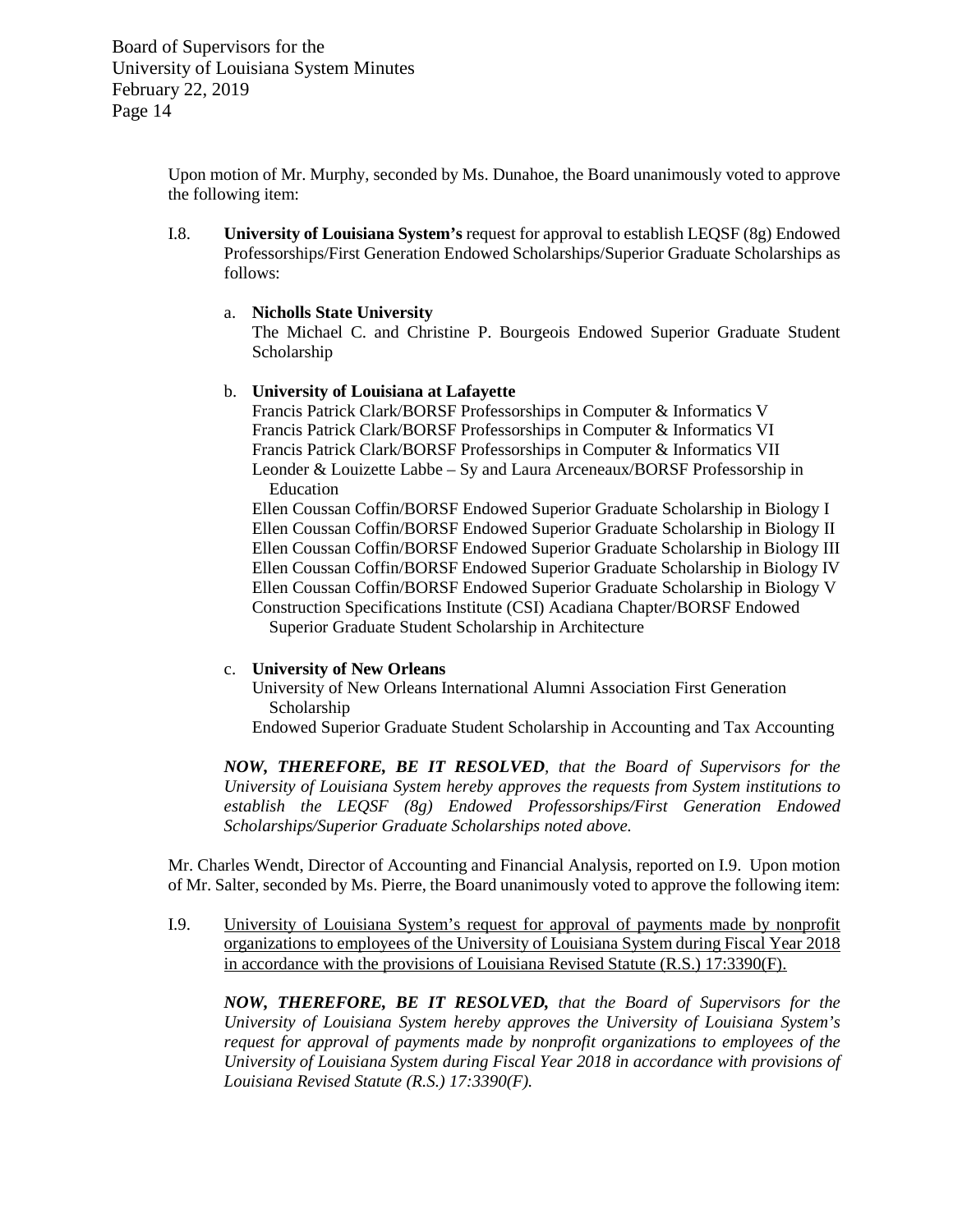I.10. University of Louisiana System's discussion of Fiscal Year 2018-19 second quarter financial reports and ongoing assurances.

Mr. Charles Wendt gave the report. No action was required by the Board.

I.11. University of Louisiana System's financial status of alternatively financed projects for the six months ended December 31, 2018.

Mr. Charles Wendt gave the report. No action was required by the Board.

I.12. University of Louisiana System's report on internal and external audit activity for the period of November 29, 2018 to February 17, 2019.

Mr. Bruce Janet described the summary of audit reports. No action was required by the Board.

## J. **Personnel**

Committee Chair Virgil Robinson asked Dr. Edwin Litolff, Vice President for Business and Finance, to present Items J.1.-J.6.

Upon motion of Ms. Egan, seconded by Ms. Pierre, the Board unanimously voted to approve the following items:

J.1. Grambling State University's request for approval to appoint Dr. David Ponton as Vice President for Student Affairs and Athletic Director effective January 1, 2019.

*NOW, THEREFORE, BE IT RESOLVED, that the Board of Supervisors for the University of Louisiana System hereby approves Grambling State University's request for approval to appoint Dr. David Ponton as Vice President for Student Affairs and Athletic Director effective January 1, 2019.*

J.2. McNeese State University's request for approval to appoint Dr. Cynthia Cano as Dean for the College of Education effective February 2, 2019.

*NOW, THEREFORE, BE IT RESOLVED, that the Board of Supervisors for the University of Louisiana System hereby approves McNeese State University's request for approval to appoint Dr. Cynthia Cano as Dean for the College of Education effective February 2, 2019.*

J.3. McNeese State University's request for approval to appoint Dr. Christopher J. Thomas as Vice President for Student Affairs effective March 1, 2019.

*NOW, THEREFORE, BE IT RESOLVED, that the Board of Supervisors for the University of Louisiana System hereby approves McNeese State University's request for approval to appoint Dr. Christopher J. Thomas as Vice President for Student Affairs effective March 1, 2019.*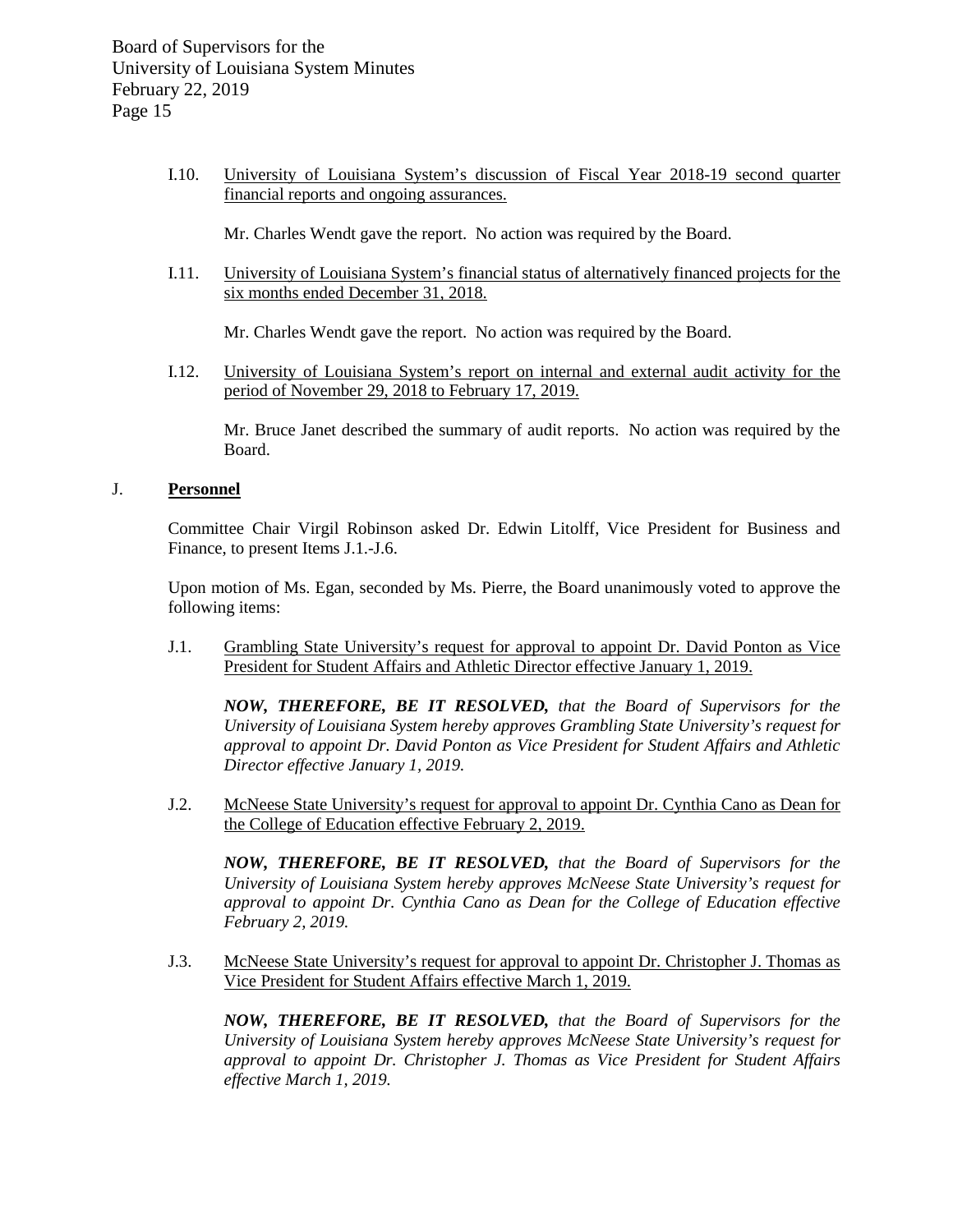> J.4. McNeese State University's request for approval to appoint Mr. Kedrick Nicholas as Dean of Student Services effective February 22, 2019.

*NOW, THEREFORE, BE IT RESOLVED, that the Board of Supervisors for the University of Louisiana System hereby approves McNeese State University's request for approval to appoint Mr. Kedrick Nicholas as Dean of Student Services effective February 22, 2019.*

J.5. University of Louisiana at Lafayette's request for approval to appoint Dr. Ahmed Khattab as Interim Dean of the College of Engineering effective January 1, 2019.

*NOW, THEREFORE, BE IT RESOLVED, that the Board of Supervisors for the University of Louisiana System hereby approves University of Louisiana at Lafayette's request for approval to appoint Dr. Ahmed Khattab as Interim Dean of the College of Engineering effective January 1, 2019.*

J.6. University of Louisiana at Monroe's request for approval to appoint Dr. Steven Siconolfi as Interim Vice President for Academic Affairs effective March 1, 2019.

*NOW, THEREFORE, BE IT RESOLVED, that the Board of Supervisors for the University of Louisiana System hereby approves University of Louisiana at Monroe's request for approval to appoint Dr. Steven Siconolfi as Interim Vice President for Academic Affairs effective March 1, 2019.*

- - - - - - - - - - - - - - - - - - -

President Rick Gallot introduced Dr. David Ponton as the new Vice President for Student Affairs and Athletic Director for Grambling. Dr. Ponton thanked the Board and stated his commitment to the University.

Dr. Mitch Adrian, Provost and Vice President for Academic Affairs for McNeese State University, introduced Dr. Cynthia Cano. She expressed her appreciation for the appointment and assured the Board that she has a vision for the College of Business.

McNeese State University President Daryl Burckel recognized Dr. Christopher Thomas as the new Vice President for Student Affairs. Dr. Thomas expressed his gratitude and said that he has a strong commitment to the students. Dr. Thomas then introduced Dr. Kedrick Nicholas via video. Dr. Nicholas stated that he had the opportunity to participate in the Management and Leadership Institute in 2018 and is excited to serve McNeese for years to come.

Lastly, ULM President Nick Bruno recognized Dr. Eric Pani at his last meeting and thanked him for his years of service. Dr. Bruno also introduced Dr. Steven Siconolfi, who will serve as Interim Vice President for Academic Affairs. Dr. Siconolfi said that he is excited to join the team at ULM.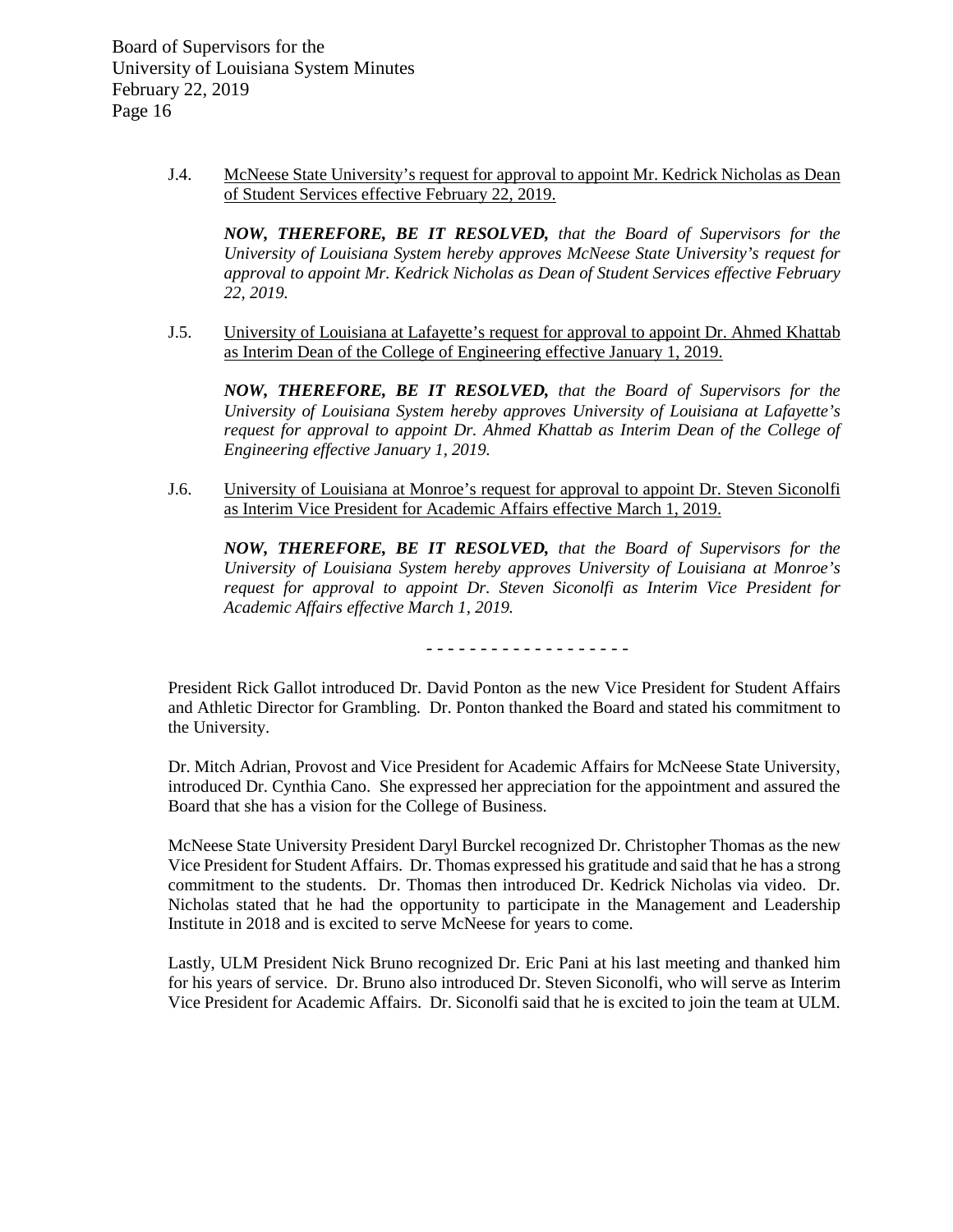# K. **Legislation**

Chair Joe Salter asked Ms. Ashley Mitchell Carter, Director of Governmental Affairs, to report to the Committee.

Ms. Carter distributed the details for the 2019 Legislative Roundtables held at each of the nine campuses. She invited the Board members to attend as many meetings as possible, especially those that were scheduled in their local districts. She indicated that the events would give administrators, constituents, and Board members a way to share their thoughts and visions for higher education in a meaningful way with the local legislators.

She also said that the requests this year to the Legislature include: a 3% increase in faculty and staff salaries; funding outside of the formula for ULM's College of Pharmacy; and covering increased mandated costs in Division of Administration's continuation budget.

## L. **SYSTEM PRESIDENT'S BUSINESS**

## L.1. Personnel Actions

President Henderson indicated that Board members had received personnel actions for consideration. He also said that System staff had reviewed all personnel actions and recommends approval.

*Upon motion of Ms. Dunahoe, seconded by Dr. Egan, the Board unanimously voted to approve the System personnel actions.*

# L.2. System President's Report

#### *System Staff*

Dr. Henderson reported on two staff changes in the System office. He indicated that Ms. Katelyn Wilkerson will assume the role as Communication Director. In her position, she will manage graphic design and direct social media efforts, including additional focus on analytics. She will also be responsible for oversight of the System and Compete LA websites.

Dr. Henderson also introduced Ms. Jessie Gabor, who has been working as a graduate assistant on the communications team. Jessie will graduate with a Master's in Strategic Communication in May and will assume the responsibility as Graphic Designer and Brand Manager.

Ms. Wilkerson introduced a transparency webpage that is being added to the ULS website. This page will highlight relevant data and trends of interest to the Board, administrators, faculty, legislators, and constituents. She invited the Board members to explore the page.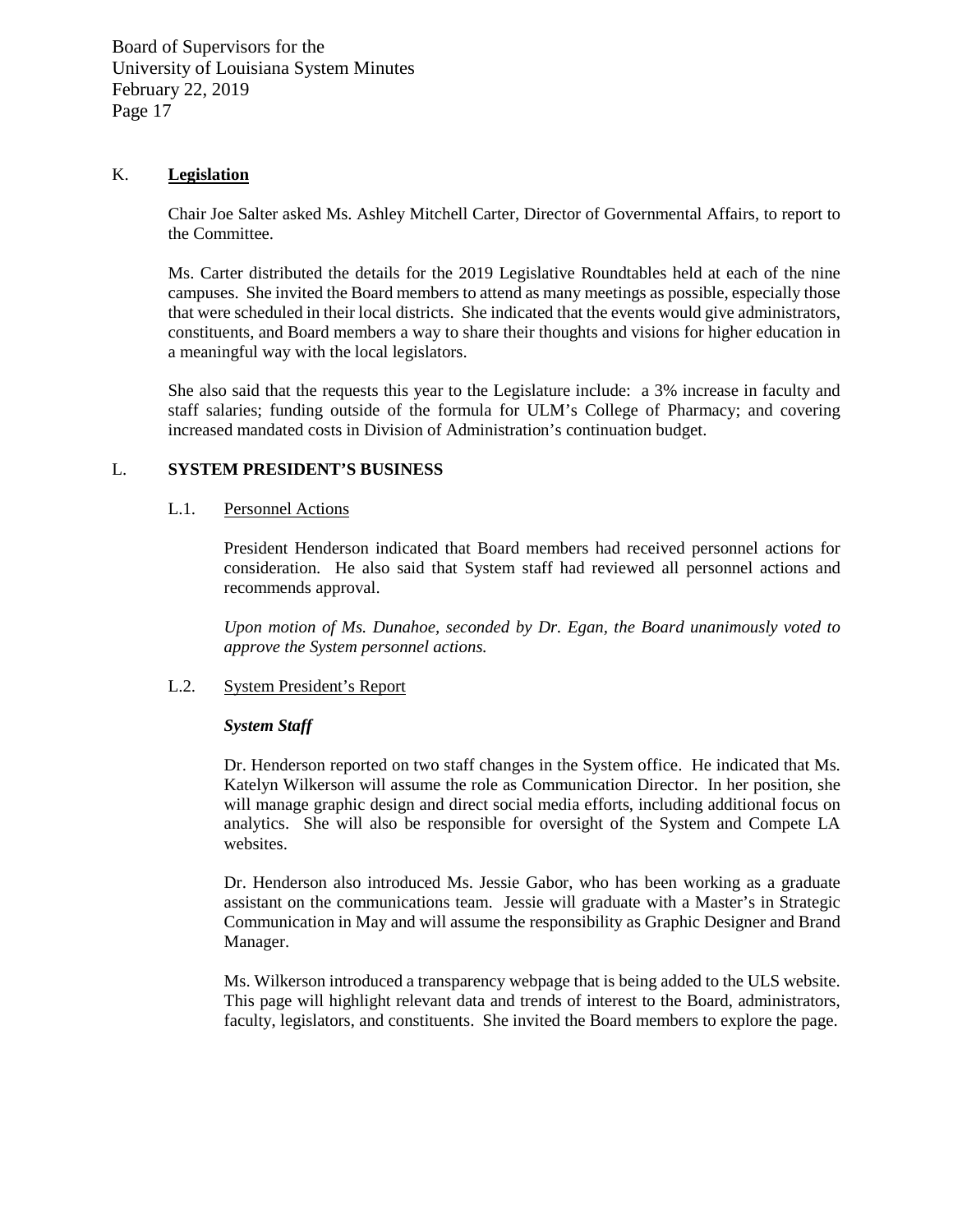#### *Conference*

President Henderson congratulated the staff for the success of the second annual *For Our Future Conference* held on the campus of University of Louisiana at Lafayette. He said that more than 450 participants were able to attend all or a portion of the conference during the two days. Dr. Henderson asked Dr. Kahn to give the Board an update.

Dr. Jeannine Kahn, Provost and Vice President for Academic Affairs, highlighted this year's activities. She also announced that next year's conference will be held on the campus of University of Louisiana at Monroe on January 30 and 31.

#### *Reginald F. Lewis Equity Initiative*

Dr. Henderson announced an initiative that stemmed from the Conference—the Reginald F. Lewis Equity Initiative. Along with the work that has already begun, the ultimate goal of the initiative will be to advance equity and diversity in the UL System.

#### *Compete LA*

Dr. Henderson asked Dr. Jeannine Kahn, Dr. Claire Norris, and Ms. Cami Geisman to update the Board on the progress of Compete LA, a program being developed to encourage and support adult learners to complete their degrees. A video that will be used to introduce the concept to stakeholders was presented to the Board. Dr. Henderson reported that a significant investment by a large foundation has been pledged.

#### *ULS Day at the Capitol*

President Henderson reminded Board members that plans for the 2019 ULS Day at the Capitol activities are being finalized and asked Ms. Cami Geisman and Ms. Ashley Mitchell Carter to give the Board an update.

Ms. Geisman and Ms. Carter stated that an additional focus this year will be on high impact relationship building. Also, they indicated that Compete LA will be introduced to the legislators as well as showcasing many exciting academic programs via interactive displays. Ms. Carter reported that students will be assigned to legislators as they tour the exhibits. In response to concerns voiced by Board members that the momentum continue to build from year to year, Ms. Geisman and Dr. Henderson assured them that the campuses and students are excited to participate in the activities and a large level of student involvement is anticipated.

#### *Academic Summit and Academic Honors Day Celebration*

Ms. Erica Calais, Vice President for Student Affairs and Governance, invited the Board members to reserve April 11 and 12 for this year's Academic Summit. The annual summit will be held at Grambling State University and will prove to be a demonstration of the work and talents of the System's faculty and students.